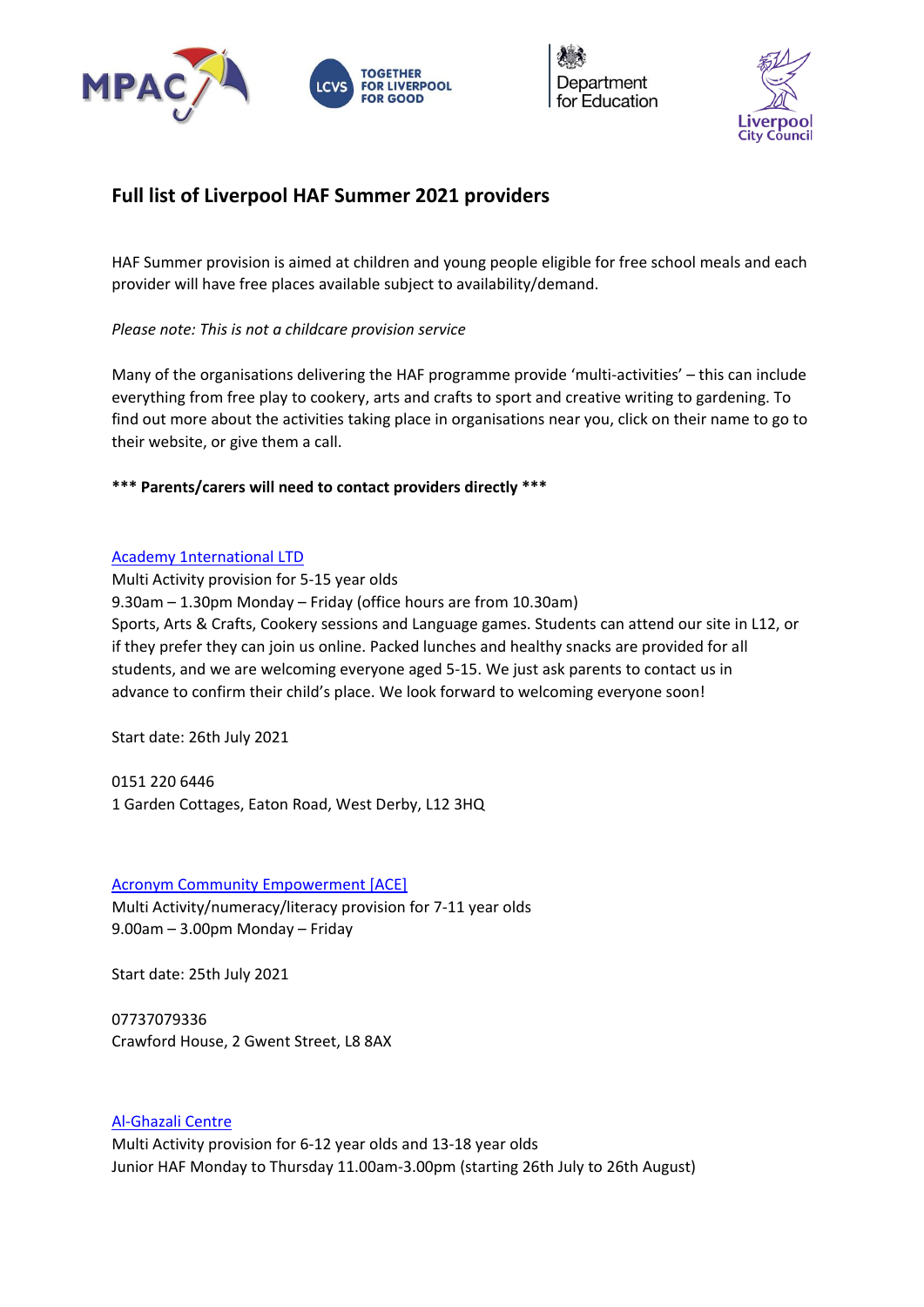







Senior HAF Monday, Thursday and Saturday 5.00pm -8.00pm (starting Mon 26th July to Saturday pool 28th August 2021)

Start date: 26th July 2021

0151 734 3843 35 Earle Road, L7 6HA

[Alt Valley Community Trust](https://www.altvalley.co.uk/lifestyleswalton) Walton Sports Centre Multi Activity provision for 5-12 year olds 9.00am – 3.00pm

Start date: 19th July 2021

0151 546 5514 Walton Hall Avenue, L4 9XP

[Anfield Amateur Boxing Club](https://www.thelivewelldirectory.com/Services/2470/Anfield-North-Live) Boxing/fitness

Start date: 16th July 2021

07811 370012 The Breckfield Centre, Breckfield Rd, L5 4QT

#### [Anfield Sports And Community Centre](https://www.anfieldsports.org/)

Multi Activity provision for 5-16 year olds 10.00am – 2.00pm Monday to Thursday

Start date: 26th July 2021

0151 263 6186 Breckside Park, Lower Breck Road, L6 0AG

# [Arch Under The Bridge LTD](https://www.facebook.com/thearchutb/)

Multi Activity/Allotment activities for 5-12 year olds 10.30am – 2.30pm Tuesday – Friday

Start date: 2nd August 2021

0151 705 0154 / 07929 243615 Chaple House Farm Allotments, Blackburn Street, L19 8JB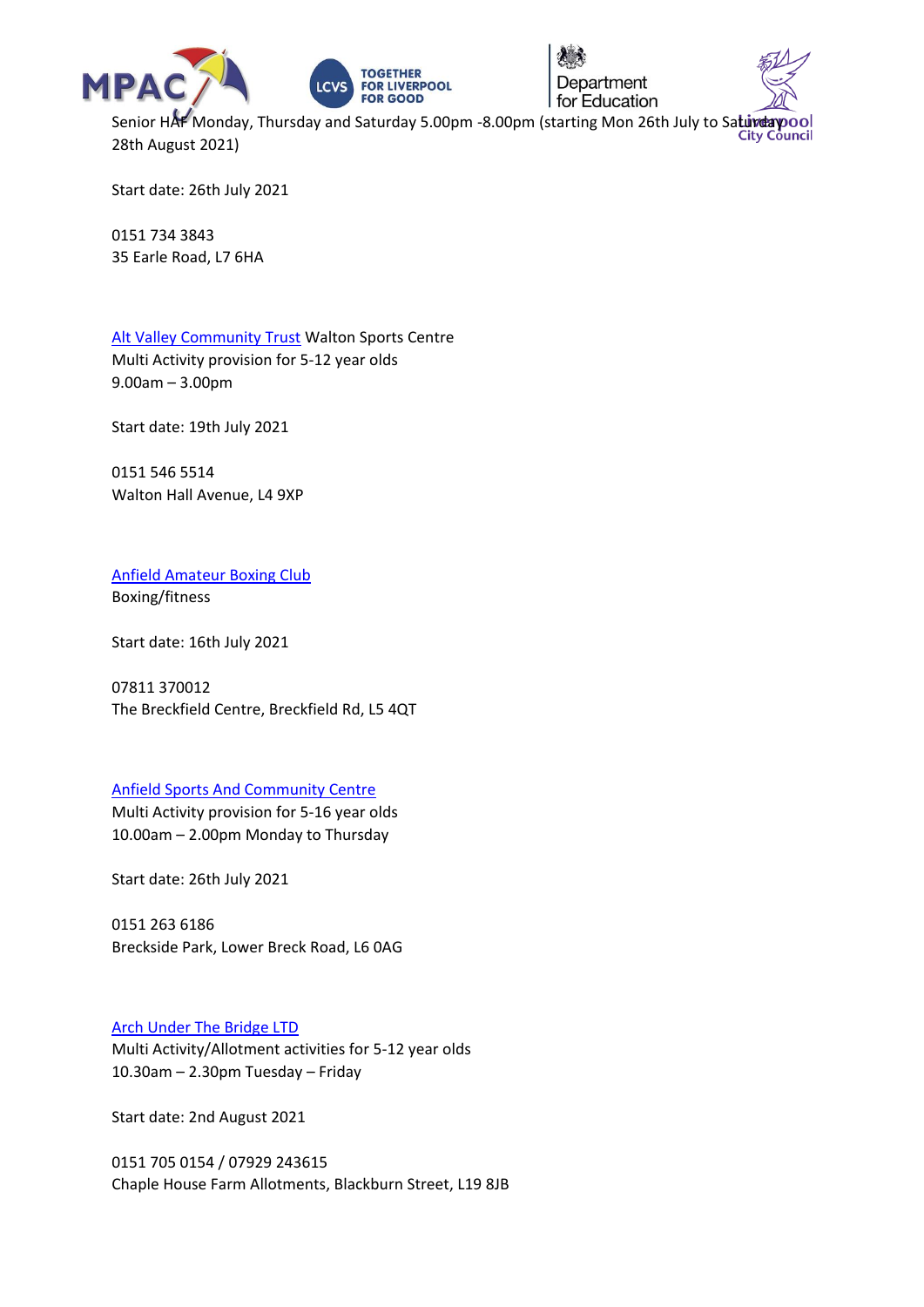





[ASC Inclusion](http://www.asc-inclusion.org/)

Multi Activity

Start date: 26th July 2021

0151 792 6530 / 07507 763178 Speke Training Education Centre (STEC), Speke Blvd/Evans Road, L24 9HZ

[Autism Adventures Training CIC](http://liverpoolautismadventures.co.uk/) Multi Activity/Autistic Children 10.00am – 3.00pm Tuesdays

Start date: 26th July 2021

07894291681 Riversdale Rd, Aigburth, Liverpool L19 3QN

# [Autism in Motion](https://www.aimautism.com/) Liverpool

Multi Activity/Autistic children 10.00am – 4.00pm Monday – Friday

Start date: 20th July 2021

0151 525 2225 St Georges Community Hub, Waresley Crescent, Fazakerley, L9 6BW

[Big Condo Training Academy CIC](http://bigcondoacademy.co.uk/) Multi Media

Start date: 19th July 2021

07307 158135 Unit 1, 7 Paul Street, L4 6DX

# [Blue River Support Survives](http://col8.org/) – Cycle of Life

Multi sports provision for 5-12 year olds 10.00am – 4.00pm Monday to Thursday Activities include learn to ride, led ride cycles, cycle maintenance, Xbox gaming, football, tennis. archery, rounders.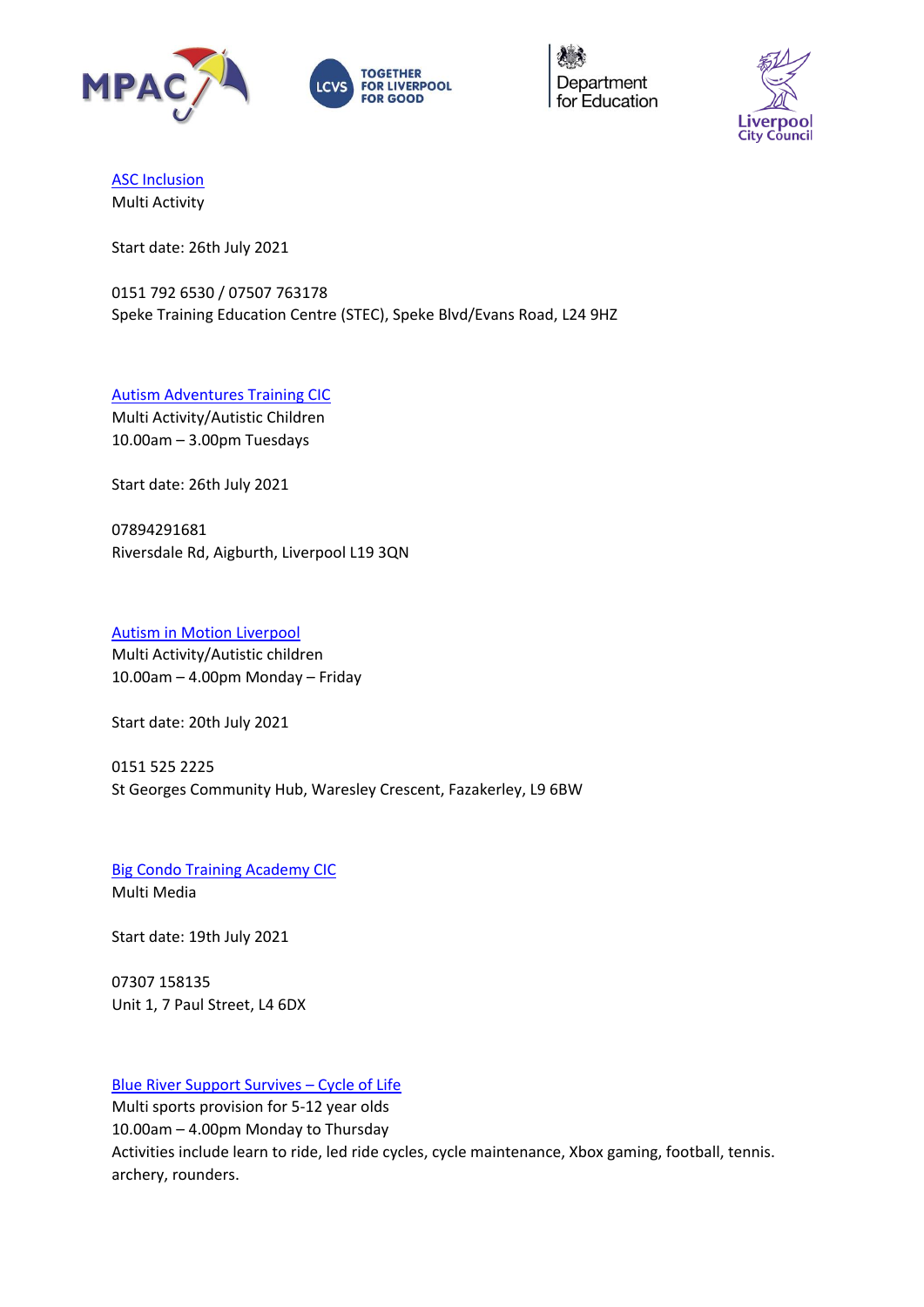





Start date: 26th July 2021

07311636465 Kuumba Imani Millenium Centre, 4 Princes Road, L8 1TH

Breckfield and North Everton NC Multi Activity

Start date: 17th July 2021

0151 288 8400 The Breckfield Centre, Breckfield Rd North, L5 4QT

### [Central Youth Club LTD](https://www.familiesonline.co.uk/local/liverpool/listing/central-youth-club-liverpool-186457)

Multi Activity provision for 8-16 year olds 12.00pm – 2.00pm Monday, Tuesday & Thursday 12.00pm – 2.30pm Wednesday 4.00pm – 7.00pm Saturday 6.00pm – 9.00pm Monday, Tuesday, Thursday & Friday

Sporting activities – football, badminton, short tennis, boxing pads, basketball and team games Arts & Crafts – making things to take home jewellery, masks, painting plant pots, fridge magnets, memory boxes and much more Pool, table tennis, air hocky, giant Jenga, table top games , colouring books, word search Let's Cook Watersports activities every Wednesday Relax and chat Face painting / Professional Makeup Artist / scares and wounds Lunch provided and evening meal for all participants

Start date: 26th July 2021

0151 263 3856 62 Walker Street, L6 1EJ

Citywide Community Sports and Transport CIC Multi Activity provision for 5-15 year olds 9.30am – 2.00pm

Our programme is a weekly summer holiday, activity based programme. Each day there will be a series of activities running throughout our leisure centre which the children will rotate around and be able to choose from daily to suit their interests. All activities will be run by industry professionals including football coach, boxing coaches, dance teachers, yoga and mindfulness masters and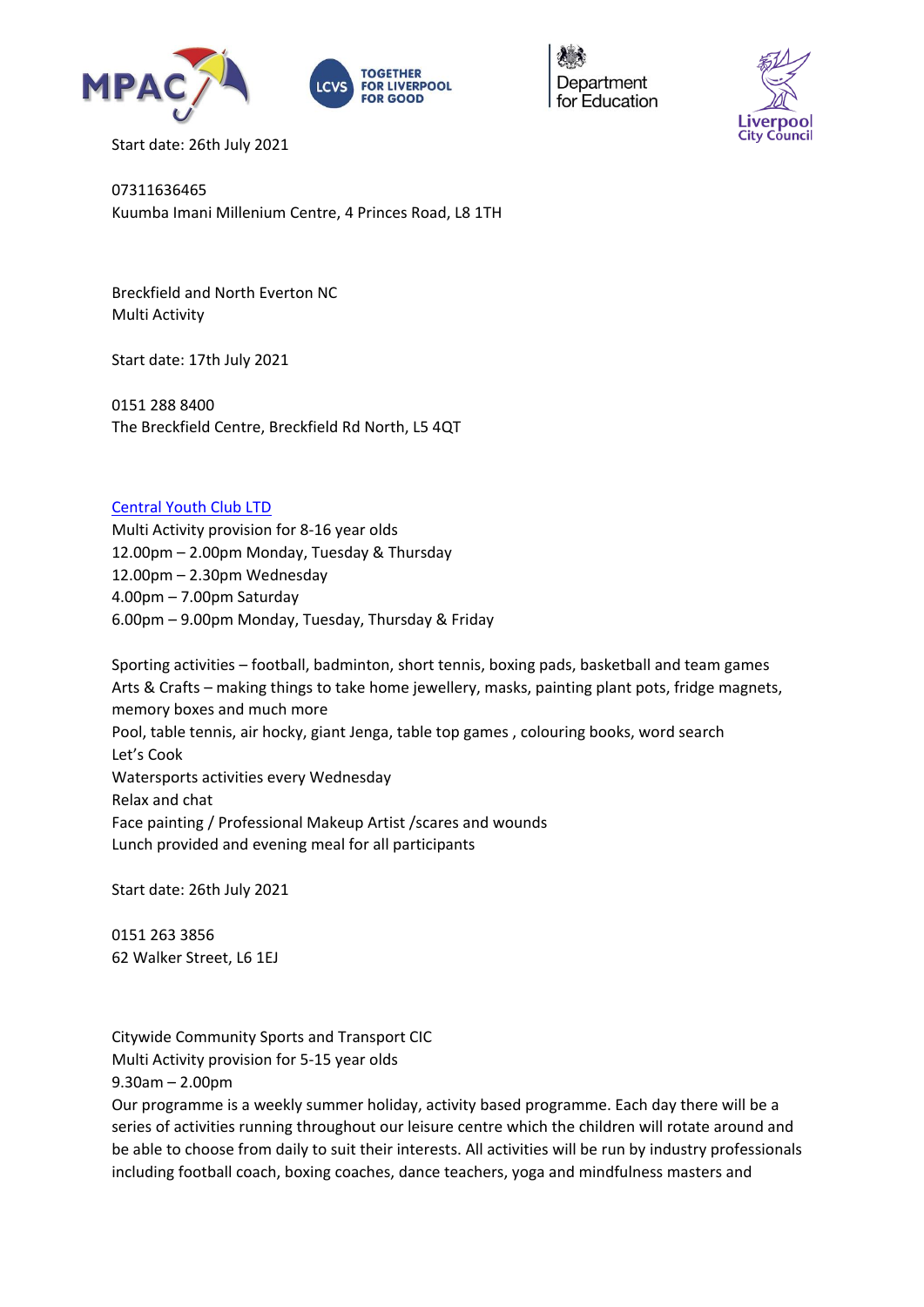





gymnastics coaches. Each day there will also be time set for each child to enjoy crafts and free play to promote messy and imaginative play and numerous outdoor games including rounders, connect 4, dominos, sports day type activities such as egg and spoon, bean bag toss etc. We will also have days out to local farms and parks, we can provide the transport in our own company minibuses.

Start date: 26th July 2021

0151 548 3421 Croxteth Sports and Wellbeing, Altcross Road, L11 0BS

### [Croxteth & Gillmoss Community Federation](http://www.croxtethfamilymatters.co.uk/home.html)

Multi Activity provision for 5-11 year olds 10.00am – 2.00pm Monday to Friday

Croxteth Family Matters will be operating 6 weeks from the outside play area of Croxteth Community Primary School. This will enable us to have full use of the fantastic outdoor facilities. The area boasts of several climbing frames, multi purpose sports area, picnic areas and sun house. A full programme of activities will be available each day with the children choosing what they want to do. There will be fun activity days, large scale craft activities, den building sports and bike riding. We intend to have full use of our brand new mini bus to take children on outings 3 times per week.

Each parent/carer will receive weekly food hamper to ensure children will be provided with breakfast and lunch and snacks each day for the duration of the six week holidays.

Carers/parents must pre -register

Start date: 21st July 2021

0151 281 4529 / 07955523579 Mossway Hall, L11 0BL

[Croxteth Gems Community Association](https://www.facebook.com/Croxteth-Gems-1764266527136603/) Multi Activity 9.30am – 2.30pm

Start date: 21st July 2021

0151 547 2664 Gems Centre, Armill Road, L11 4TR

[Daisy Inclusive UK](https://daisyuk.com/) Disabled children/open access for 8-16 year olds (under 8s to be accompanied by an adult) 12.00pm – 4.00pm Start date: 21st July 2021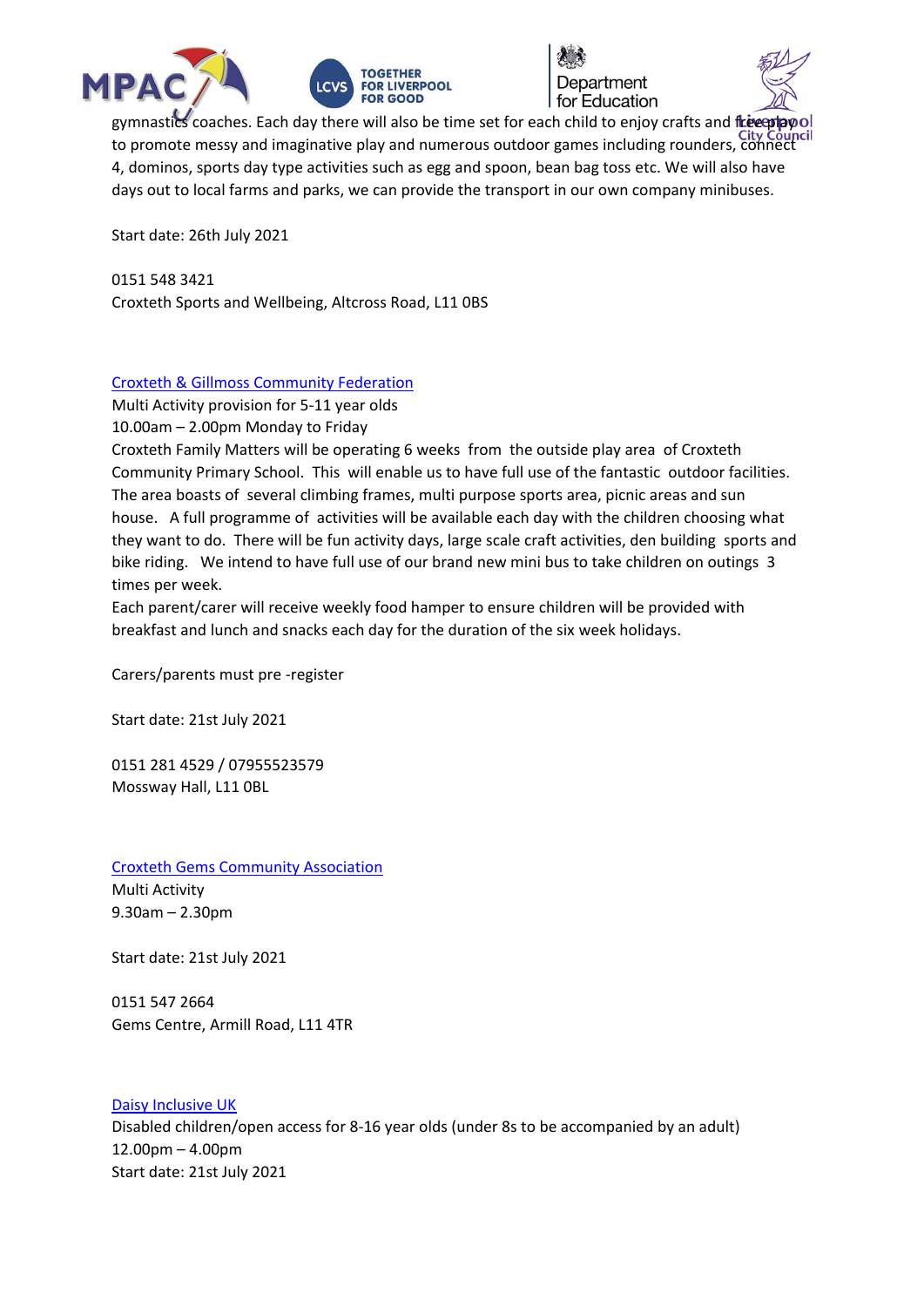





0151 261 0309 2 Barnes Street, L6 2HA

# [Deysbrook Village Centre](https://www.facebook.com/deysbrook.centre/)

Multi Activity/learning for 12-16 year olds 8.30am -12.30pm Monday – Friday

Start date: 26th July 2021

0151 254 1156 Deysbrook Way, L12 4XF

# [Edge Hill Youth and Community Centre](https://ehycc.co.uk/)

Multi Activity provision for 5-17 year olds 11.00am to 3.00pm Monday to Friday

Are you aged 5yrs to 12yrs and want to have lots of fun and meet new friends? Then come along and join in a variety of activities such as art/crafts, Dance, Football, Dodge Ball, Pool and Air Hockey competitions, PlayStation, and lots more…. Also, if you are 13yrs and over then come in every Tuesday evening 4.00pm to 6.30pm and enjoy the same activities as listed. A free healthy lunch/snacks plus refreshments will be provided every day and evening.

Start date: 19th July 2021

0151 263 2921 79 Durning Road, L7 5ND

[Ellergreen Young Peoples Project CIC](https://www.facebook.com/Ellergreen-Community-Centre-1622527047766550/about/)

Multi Activity provision for 11-18 year olds 5.00pm – 9.00pm Start date: 19th July 2021

0151 333 7000 Ellergreen Community Centre, Ellergreen Road, L11 3DA

[Everton in The Community](https://www.evertoninthecommunity.org/) Multi Activity

Start date: 21st July 2021

07807 752740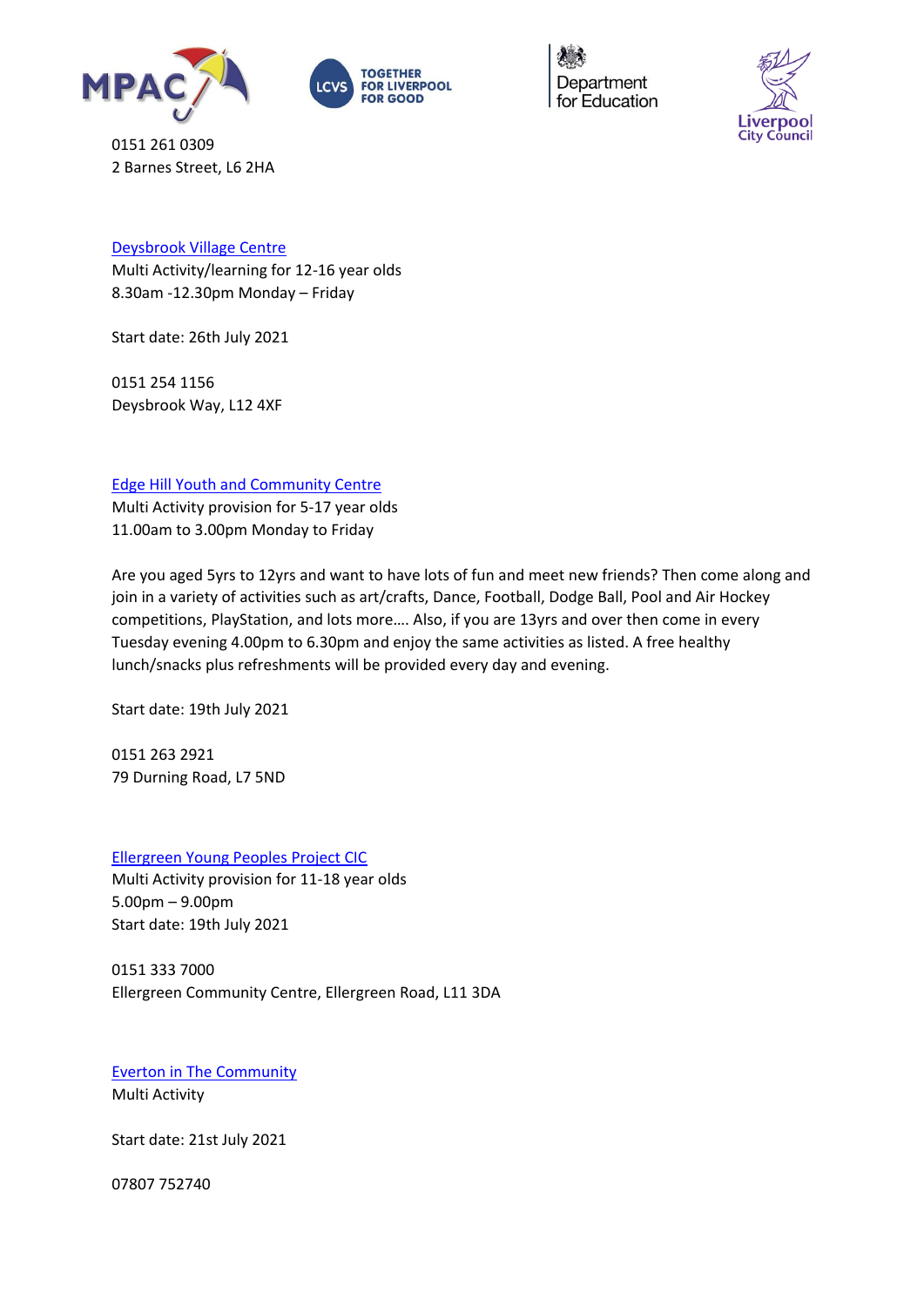



### [FireFit Hub](http://www.firefithub.org.uk/)

Multi Activity provision for 5-16 year olds 9.30am – 3.30pm 5-11 years Monday to Friday 5.00pm – 9.00pm 11-16 years Monday to Friday

Start date: 2nd August 2021

0151 235 239 115 Upper Warwick Street, L8 8HD

Friends of Hunt's Cross Multi Activity

Start date: 26th July 2021

0151 903 5527 L25

Friends of Springfield Park Multi Activity

Start date: 17th July 2021

07796 993916 L14 5AH

#### [Garston Adventure Playground Ltd](http://www.garstonplay.com/)

Multi Activity open access provision

We are a free open access facility (children can come and go as they please and we don't offer childcare). We are open throughout the year and during school holidays have a holiday play schemes. This summer there is lots of activities on offer, young people don't have to book activities and they are free to all. Any activities off site they will have to book as there are limited places for these and a small donation is required to secure their place, however if you are unable to leave a contribution this does not mean your child can't go, this is to only ensure people turn up and we don't waste an opportunity that someone else could of enjoyed. We only accept bookings made in person. Young people do have to register which is free.

Please see our facebook page each week for updates on times, opening hours & activities. Please feel free to call in for more information.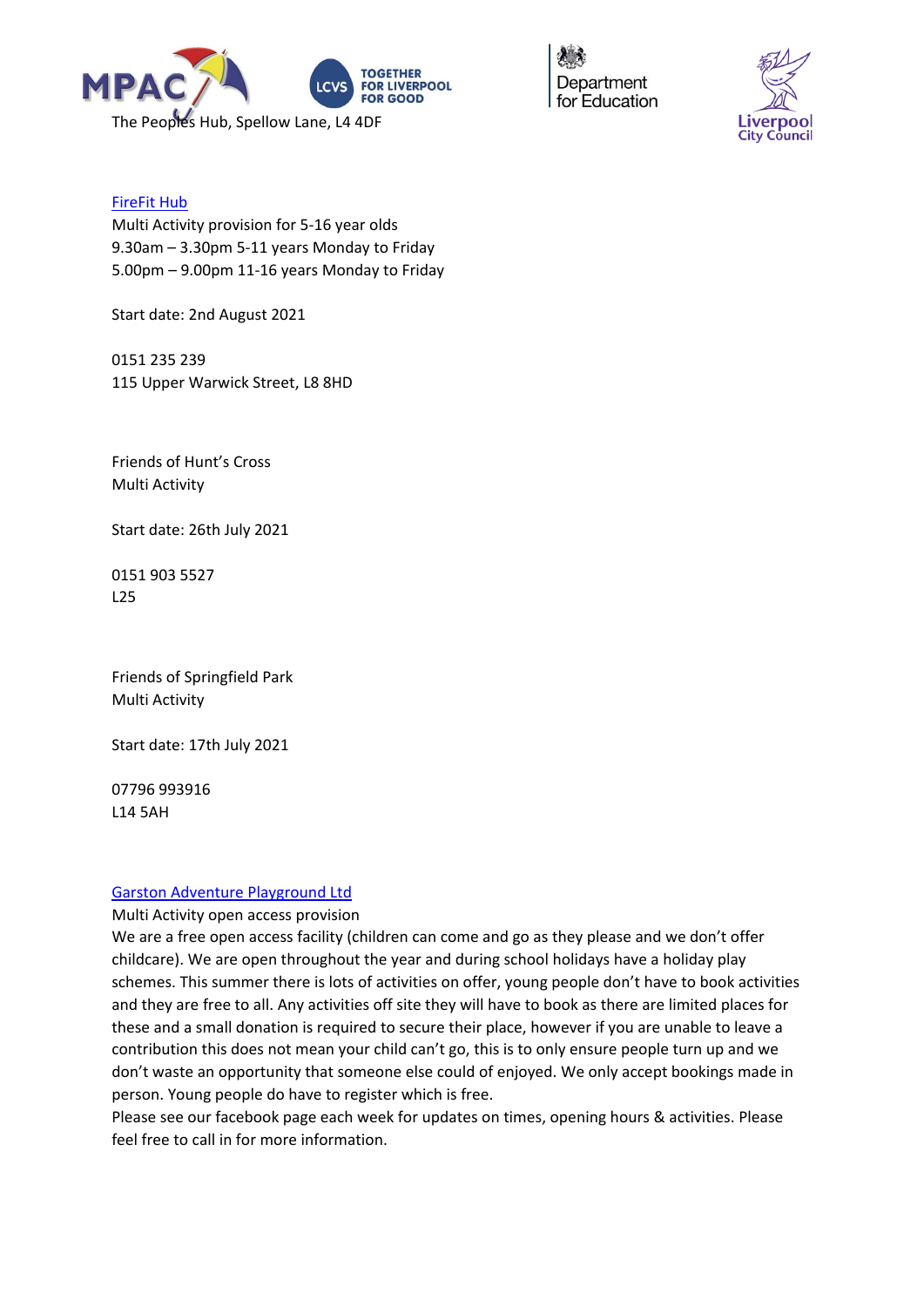





0151 494 9524 Bowden Road, L19 1QP

Granby and Dingle Summer Play Multi Activity

Start date: 2nd August 2021

0151 233 3200 Granby and Dingle Children's Centre, Eversley Street, L8 2TU

### [Granby Somali Women's Group](http://www.granbysomaliwomensgroup.org/)

Multi Activity provision for 6-13 year olds 11.00am – 3.00pm

Start date: 3rd August 2021

0151 347 7120 12 Beaconsfield Street, L8 2UU

[Granby Toxteth Development Trust Ltd](http://www.gtdt.co.uk/) Multi Activity

Start date: 21st July 2021

0151 734 4925 129D Lodge Lane, L8 0QF

[Greenbank Project](https://www.greenbank.org.uk/) Multi Activity/Disabled YP/Open Access

The Greenbank Multi-Skills active programme is targeted at young people aged 12-17. It's designed to develop lots of core skills including; teamwork, agility, strength, communication and confidence. We know teens enjoy a challenge, which is why we channel their energy into hour-long sessions on our multi activity programme.

They will develop key activity skills and techniques, and for some will mean experiencing a new activity. Greenbank's programme will encompass the following activities: 1. Healthy Eating 2. Sport and physical activity – activities to include football, basketball, badminton, table tennis, Boccia, wheelchair sports, cycling, walking, keep fit, Activity Bingo 3. IT skills/Gaming 4. Art and Crafts 5. Horticulture – Gardening 6. Music 7. Drama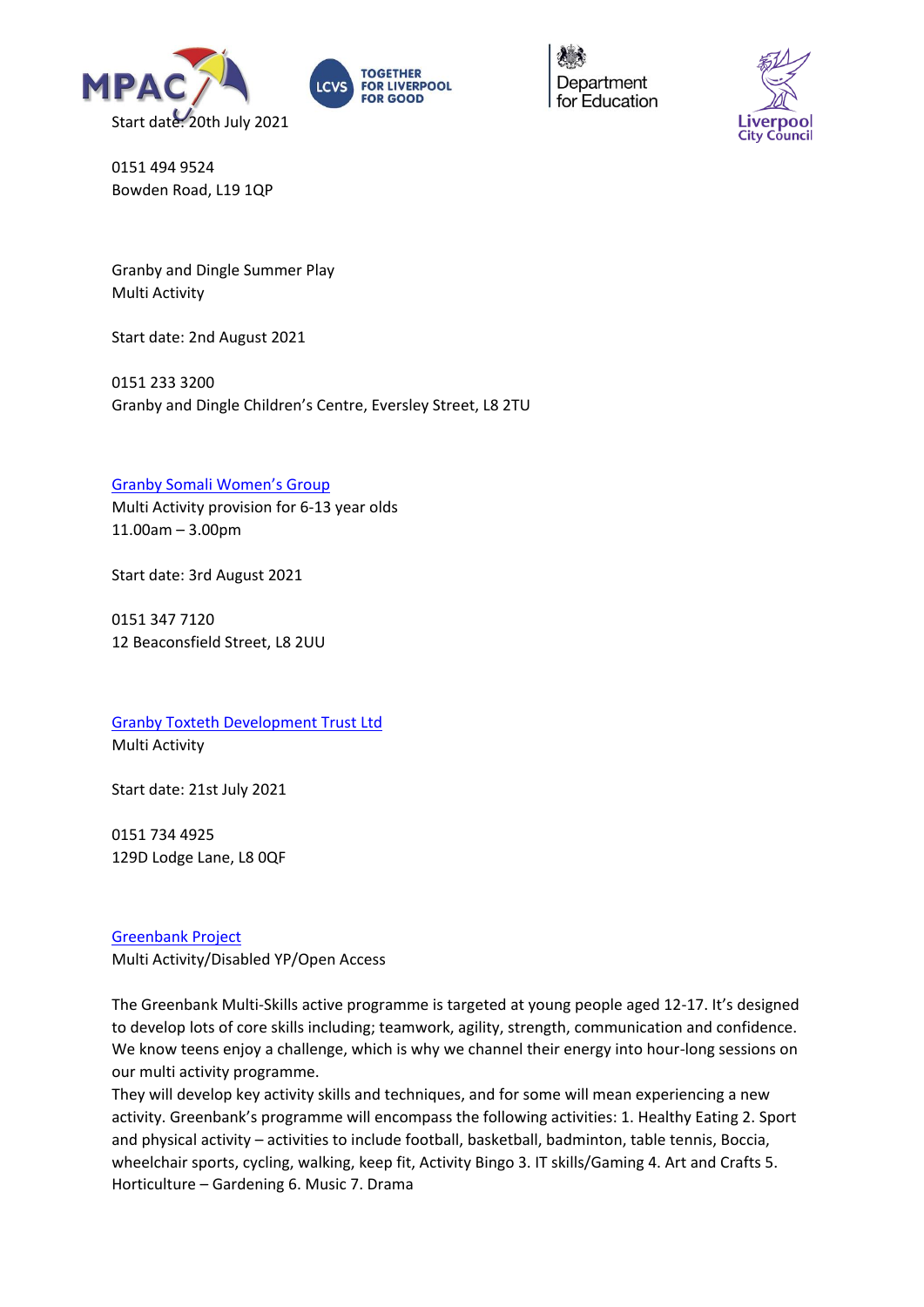





While we would encourage full day bookings we will be able to take half day bookings as well i.e 9.30-12 or 12-3.30. Free Lunch will be served at 12noon daily for participants. Some additional spaces have also been prioritised for SEN participants aged 18-24. Please contact us to discuss if this camp will be appropriate for your child and their individual needs. Start date: 26th July 2021

0151 733 7255 GreenbankHAF@greenbank.org.uk Greenbank Sports Academy, Greenbank Lane, L17 1AG

[Harthill Youth Centre](https://www.familiesonline.co.uk/local/liverpool/listing/harthill-youth-centre-190911) Multi Activity

Start date: 2nd August 2021

0151 734 6262 Wellington Road, L15 4JN

[HYPE MERSEYSIDE](http://hype-merseyside.co.uk/)

Multi Activity

Start date: 2nd August 2021

0151 653 7024 Knotty Ash area

[Kensington Fields Community Association](https://www.facebook.com/Kensington-Fields-Community-Centre-152367372066953/)

Multi Activity provision for 5-12 year olds 10.00am – 2.00pm Monday to Friday

Start date: 26th July 2021

0151 708 9107 24 Hall Lane, L7 8TQ

Kind Mentors – Liverpool Ltd Multi Activity provision for 6-14 year olds 10.00am – 4.00pm Monday – Friday

L8, L7 & L15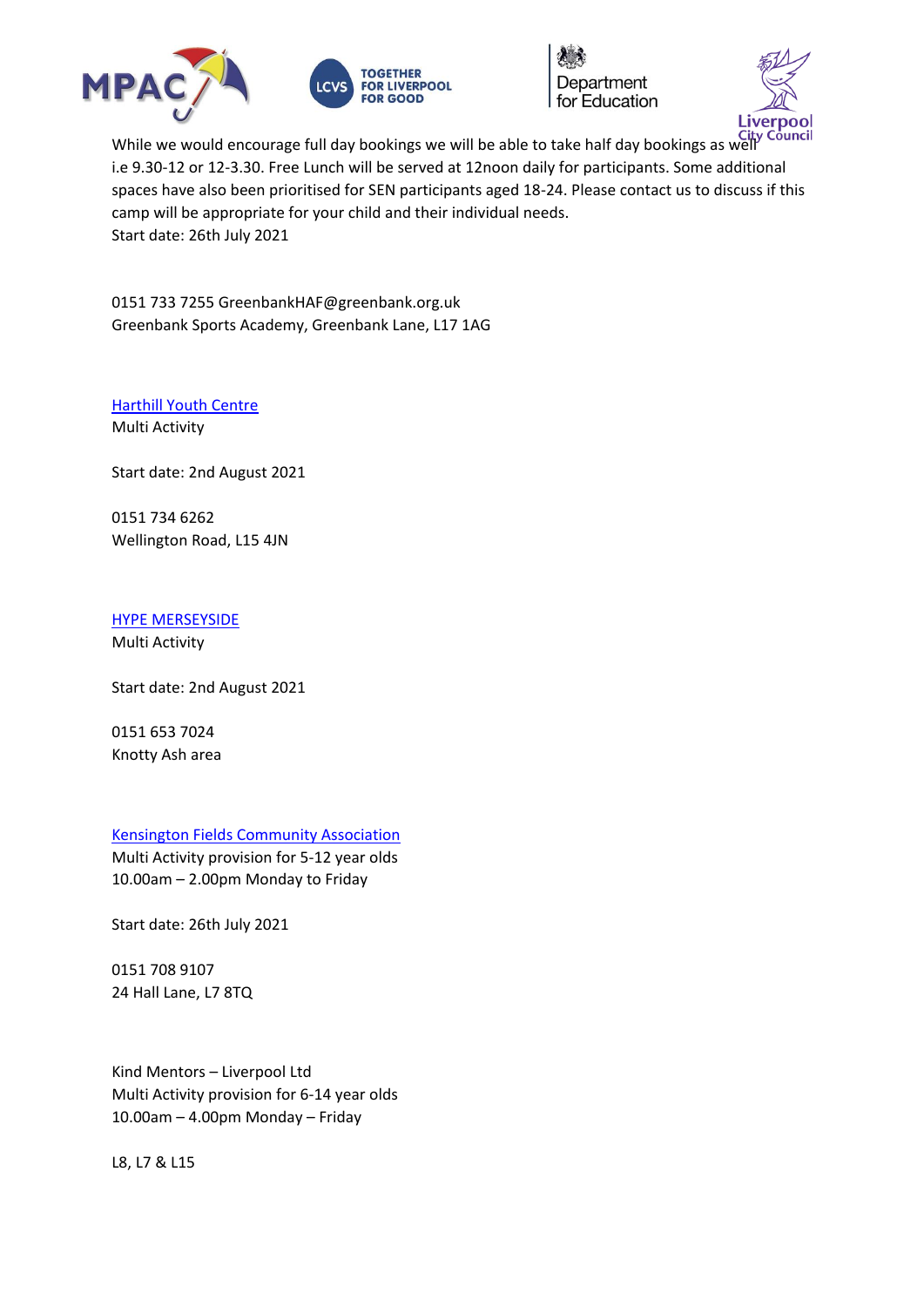





[Kinship Carers](https://kinshipcarersliverpool.co.uk/) Multi Activity provision for 3-16 year olds \*\*\* specific to Kinship Families only\*\*\* 9.00am – 6.00pm Start date: 26th July 2021

0151 270 2108 Ellergreen Community Centre, Ellergreen Road, L11 2RY

KMC COMMUNITY PROJECTS LTD Multi Activity provision for 5-12 year olds 10.00am – 2.00pm Monday – Friday

Start date: 26th July 2021

07889 875987 The Academy Of St. Nicholas, 51 Horrocks Avenue, Liverpool L19 5NY

[Leisure United Football Hubs](https://leisureunited.com/) \*\* Targeted only to children and young people in receipt of free school meals \*\*

Football Camp for 5-15 year olds

5 star Football, Multi-Sports and Fun! From 10.30am to 3.00pm every day come and join FA Football Coaches at the best football venues in the country for the summer holidays. The project is for 5-15yr olds. A choice of football and sport activities available. Indoor and outdoor. Nutritional meals and health and well-being workshops are included. All children attending will also be offered free gym use for an adult during the hours of the camp. Get the whole family active with Leisure United. Get in touch with our centres now! Booking is essential.

10.30am – 3.00pm

Start date: 26th July 2021

Simpson 0151 486 7307 Hillfoot Road, L25 7UJ

Jericho Lane 0151 727 3879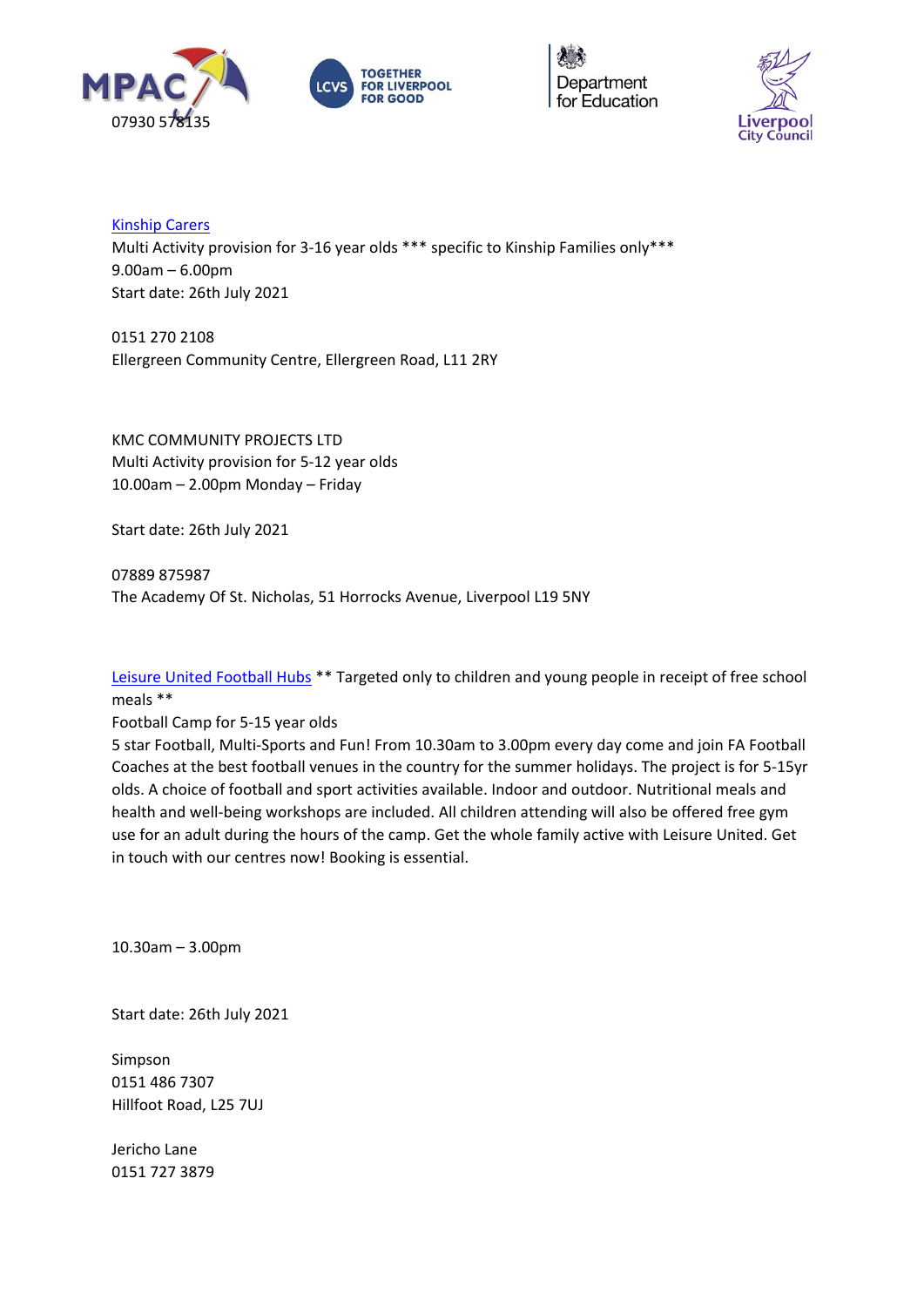





Heron Eccles 0151 724 3765 Abbottshey Avenue, L18 7JT

Jeffrey Humble 0151 523 7922 Long Lane, L9 6AG

[Liverpool Arabic Centre \(LAC\)](https://liverpoolarabiccentre.org.uk/) Multi Activity

Start date: 26th July 2021

0151 727 2855 Office 6-7, Tiber Enterprise Facilities, Lodge Lane, L8 0TP

### [Liverpool FC Foundation](https://foundation.liverpoolfc.com/)

Multi Activity provision for 4-18 year olds We will deliver across a number of sites at varying times

Start date: 19th July 2021

07566 292970 Anfield Sports & Community Centre, Lower Breck Road, L6 0AG

#### [Liverpool Lighthouse](https://www.liverpoollighthouse.com/home)

Multi Activity provision for 8-15 year olds 11.00am – 3.00pm Monday – Friday (advanced booking required)

Start date: 26th July 2021

0151 476 2342 Oakfield Road, L4 OUF

[Liverpool North Central Methodist Circuit](https://www.liverpoolnorthcentral.org.uk/) Multi Activity

Start date: 2nd August 2021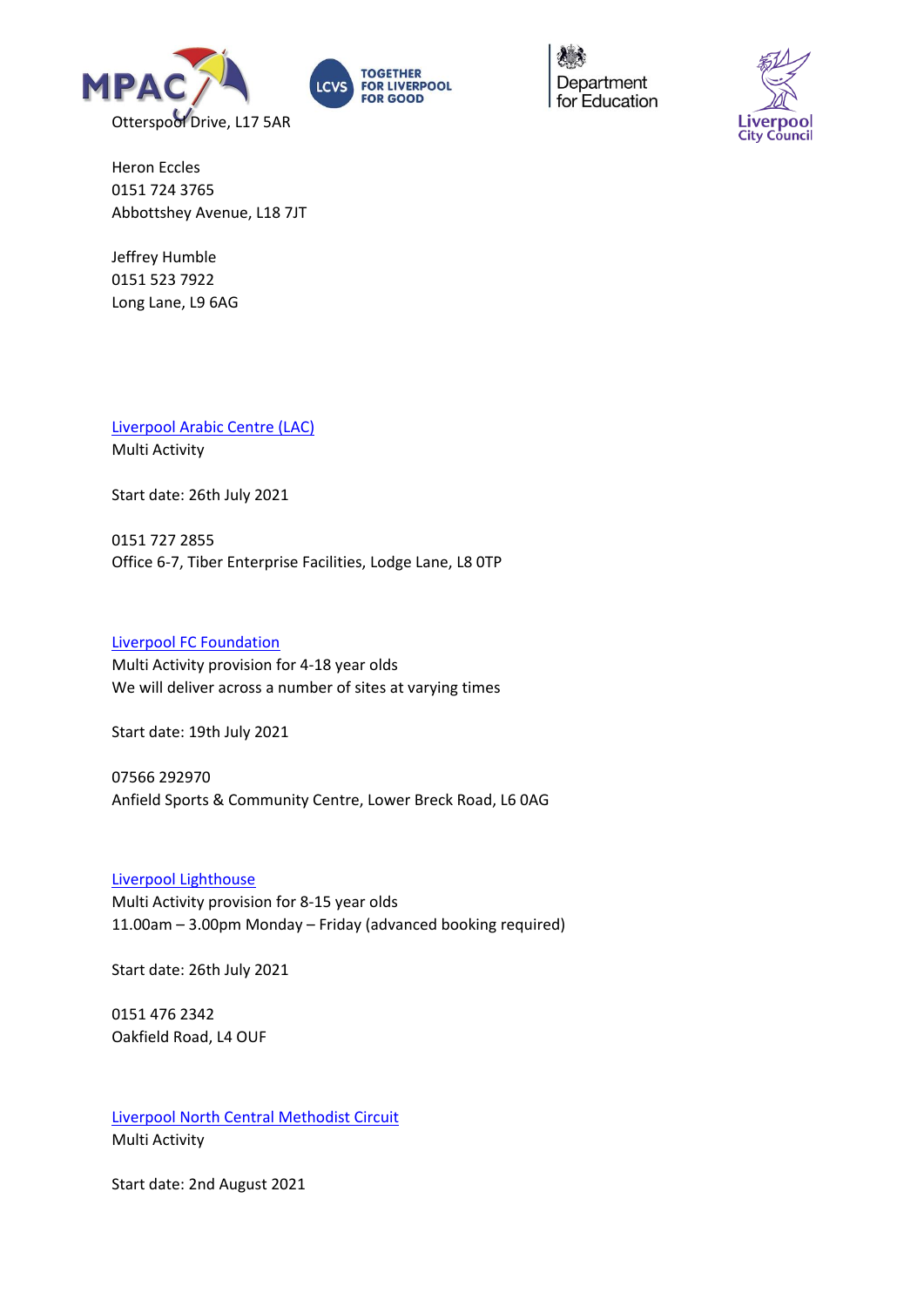





07393 011140 c/o County Hub (formally County Methodist Church), Harlech Street, L4 3RJ

[Liverpool Six Community Association](https://liverpool6community.wixsite.com/website) Multi Activity

Start date: 26th July 2021

0151 260 1297 Liverpool Six Community Association, Housing Office, 99 Queens Road, Everton, L6 2NF

# [Liverpool Walton Salvation Army](https://www.salvationarmy.org.uk/liverpool-walton)

Activity/Food packs provision Free food provision for 3-16 year olds Free activity packs for 3-12 year olds We are providing Family Food Bags and Activity Bags for Primary school children. Opening times for pick ups will be Mondays and Thursdays 10 – 1pm

Start date: 19th July 2021

0151 525 4785 The Salvation Army, 95 Cavendish Drive. Walton, L9 1NB

[Marybone Youth Community Association](http://www.marybone.org.uk/) Multi Activity

Start Date: 19th July 2021

0151 236 3865 Addison Way, L3 2EW

[Merseyside Domestic Violence Service Ltd](https://www.mdvs.org/) Multi Activity

Start date: 25th July 2021

07780 948890 Lister Steps, Green Lane, L13 7HH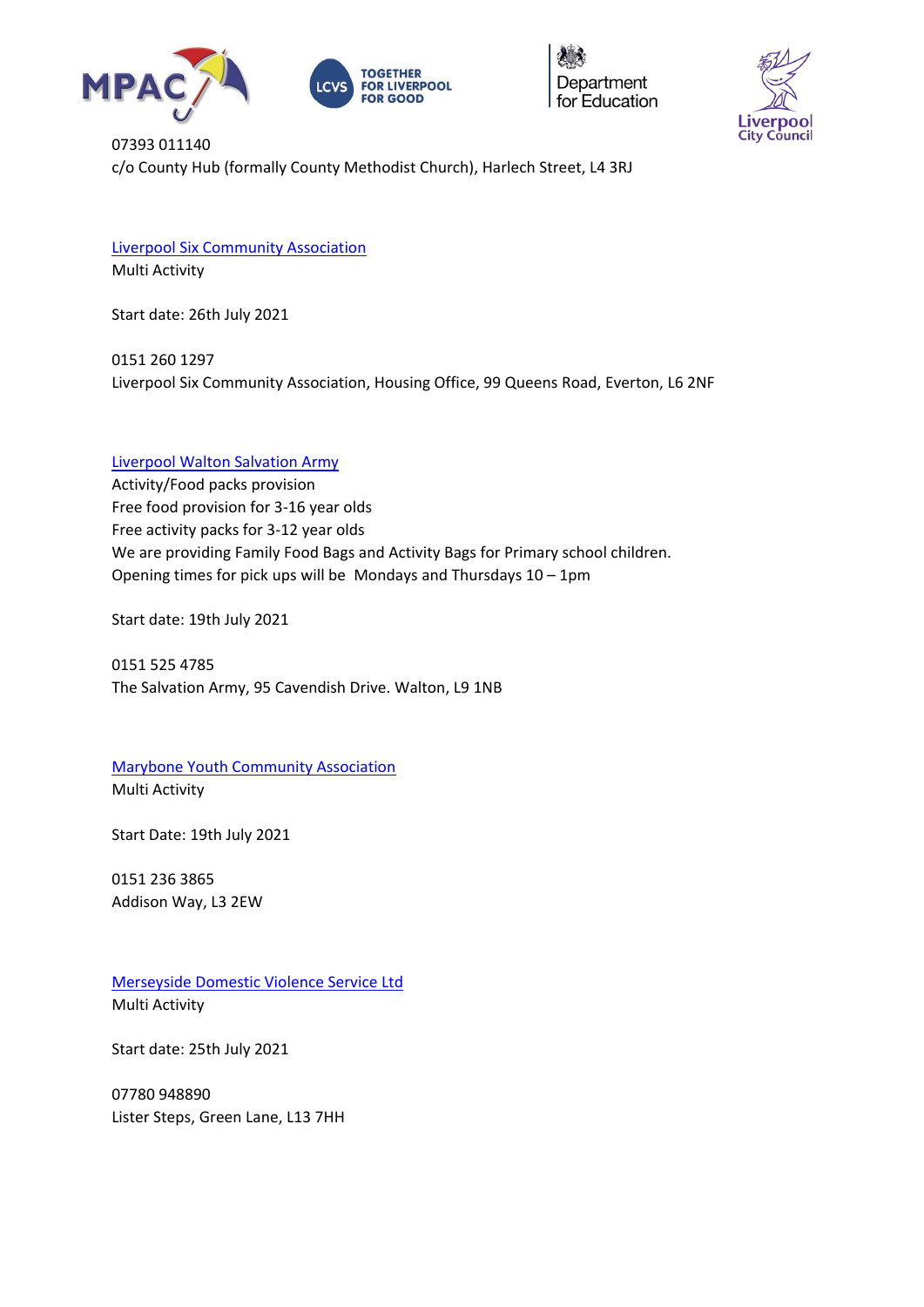





Multi Activity provision for 7-13 year olds 12pm-4pm 6pm-8pm

Start date: 23rd July 2021

0151 727 2035 Beaconsfield Street, L8 2UU

# [Netherley Youth and Community Initiative](https://nyci.co.uk/)

Multi Activity provision for 6-18 year olds 10.00am -12.30pm and 1.30pm – 4.00pm (except for free trips every Wednesday 9.00am – 5.30pm)

Start date: 21st July 2021

07821 251881 41 Damson Road, L27 8XR

# [Norris Green Community Alliance](https://www.facebook.com/NorrisGreenCommunityAlliance/)

Multi Activity provision for 5 and a half – 12 year olds 10.00am – 3.00pm Monday to Thursday

#### Scargreen Pavillion

Our play scheme is based in Scargreen Pavillion in the middle of the park, we offer a range of different activities for children taking place, various arts and crafts, table games, cooking, dance, singing etc. We make great use of the outdoor spaces playing sports and different kind of games, rounders, basket ball etc yoga, dance exercising and just having fun out doors and quiet moments too.

# Norris Green Youth Centre

Our play scheme is also based in NGYC we offer various out door games on the all weather pitch outside, indoors making all sorts of different arts and crafts from dream catchers to pom poms and loom beads to name a few. Inside dancing, cooking and playing various games. Fun for all

Start date: 2nd August 2021

0151 226 2672 Norris Green Youth Centre, L11 5AF & Scargreen Recreation Park, L11 3BA

# [Norris Green Youth Centre Ltd](https://www.facebook.com/norrisgreenyouthcentre/)

Multi Activity Our summer bubble summer project will give the young people the opportunity to create their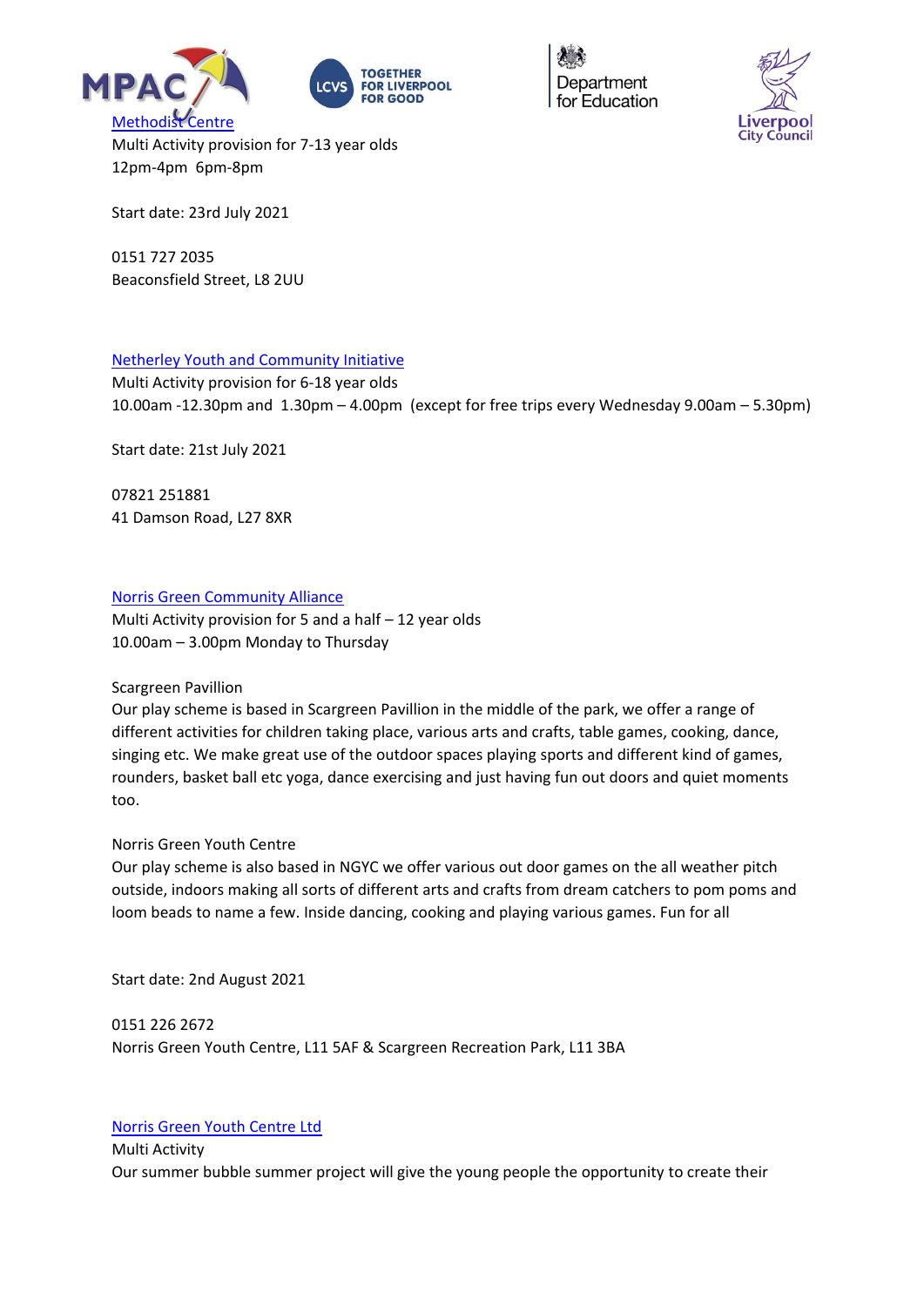





own bubble with a variety of items to make it their own for the summer also we will be coditing poth at the centre and giving young people ingredients to take home and cook for the family. There will be music, radio shows and ride outs as well as lots of crafts and games and family weekend snack packs. There will be free breakfasts and lunch to all .

Start date: 19th July 2021

0151 260 1631 Townsend Road, L11 5AF

North Liverpool Regeneration Company Multi Activity

Start date: 2nd August 2021

0151 556 9601 Bishop Goss Complex, Rose Place, L3 5SD

#### [One Latin Culture Ltd](http://onelatinculture.com/)

Music/Creative Arts provision for 7-11 year olds 10.00am onwards Monday to Thursday

Our Summer Scheme is a 5 week (Mon – Thurs) summer programme for 7 – 11 yrs old. Participants will take part in daily creative-learning activities such as dance, drumming, beat box, creative writing (rap and spoken word) and arts/crafts. Every child will receive a healthy lunch and on Thursday afternoons will have a chance to have a go at creating a healthy dish or dessert.

Start date: 26th July 2021

0151 709 0272 John Archer Hall, 68 Uper Hill Street, L8 1YR

[Pagoda Arts](http://pagodaarts.org.uk/) Multi Activity provision for 6-15 year olds 10am – 3pm Tuesday, Wednesday, Thursday, Saturday, Sunday

Start date: 1st August 2021

0151 233 8833 Henry Street, L1 5BU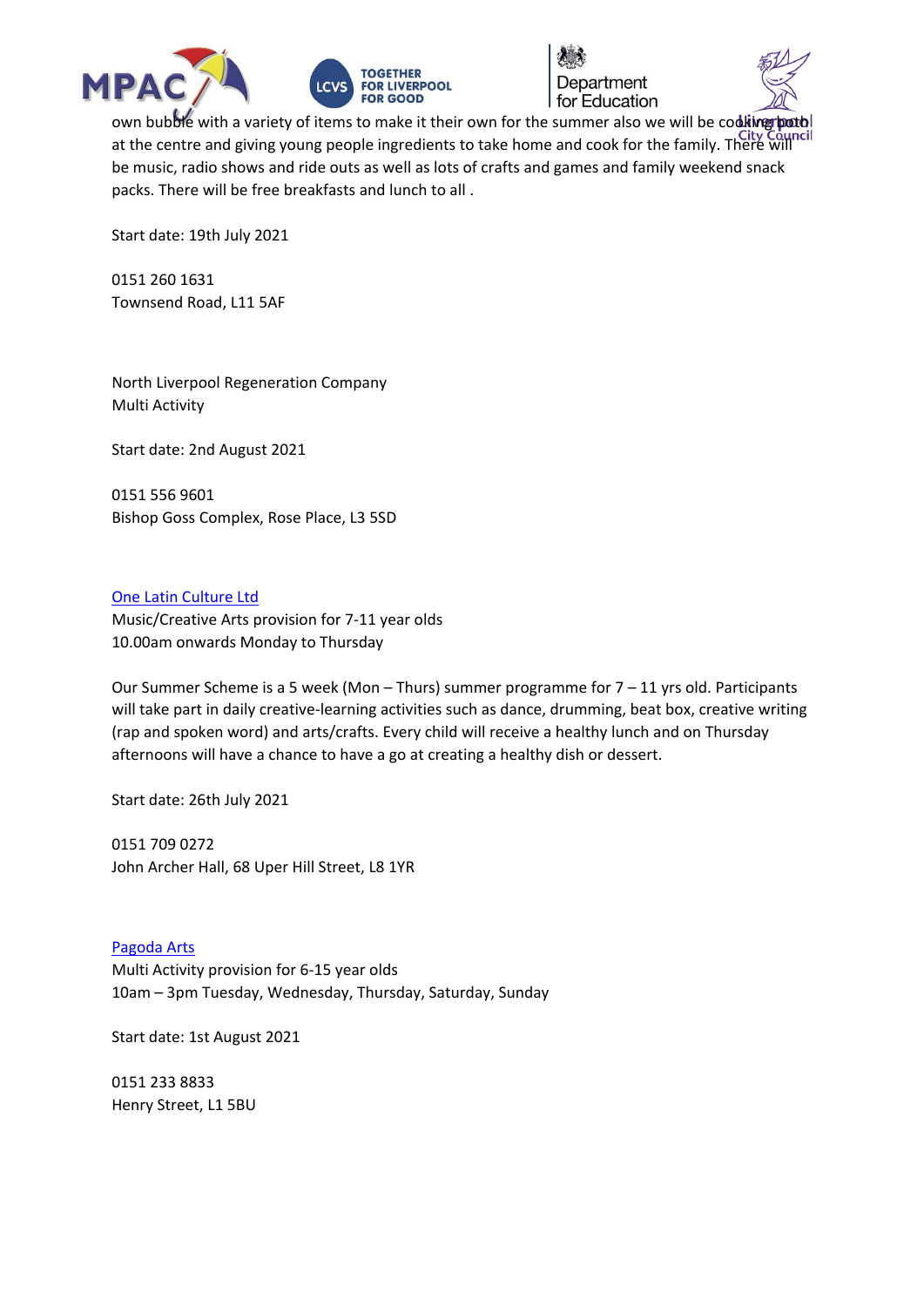



Start date: 21st July 2021

0151 708 0624 253 Mill Street, L8 6QN

#### [Peloton Liverpool Ltd](https://peloton.coop/)

Boxing//BMX activitiies for 5-17 year olds 12.00pm – 4.00pm Monday to Thursday From 26th July, a collaboration between the BMX Box, Transport Boxing & Food for Thought will be bringing healthy food and activity to Everton Park. There will be BMX coaching and games, Mountain bike rides and route mapping through the park & outdoor boxing and fitness. All events will be supported by Food for thought, offering fresh, healthy and nutritious food to all participants.

Start date: 27th July 2021

07950 401786 Everton Park Pump Track, Netherfield Road South, L5 4LS

#### [Picton and Kensington Children's Centre](https://www.facebook.com/pictoncc/)

Multi Activity 9.30am – 1.30pm Monday – Thursday

Start date: 2nd August 2021

0151 233 1200 139 Earle Road, L7 2HD

#### [Playmates at Centre 56](https://www.centre56.org.uk/)

Multi Activity provision for 5-11 year olds 9.30am – 2.30pm

Start date: 26th July 2021

0151 727 1355 Rumney Rd, L4 1UB

[Positive Futures North Liverpool](https://www.positivefutures.org.uk/) Multi Activity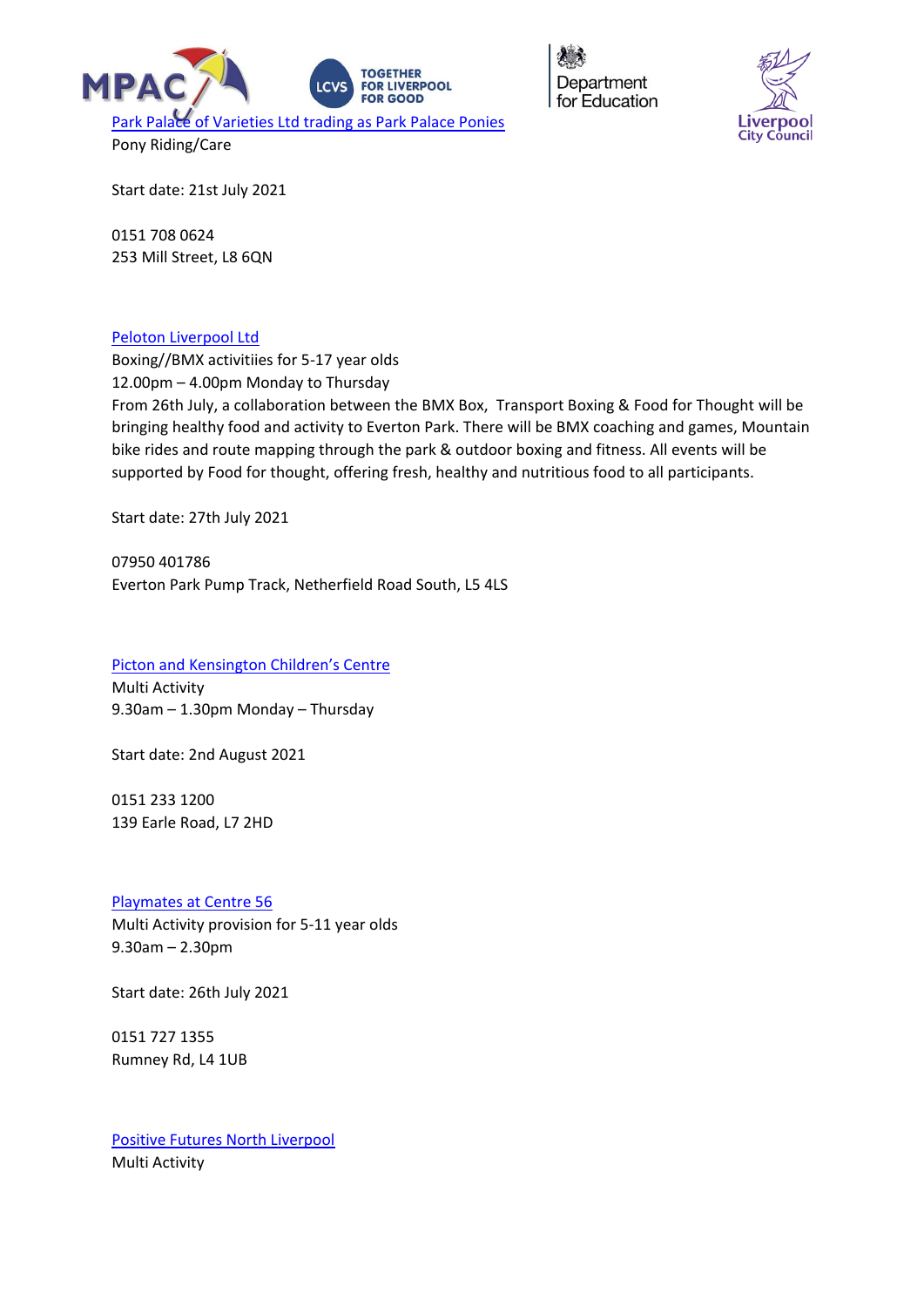





0151 207 6003 Unit B1, Tetlow Way, L4 4QS

[Positivity Inc.](https://www.facebook.com/PositivityInc.CIC/) Multi Parent/Child Activity

Start date: 21st July 2021

07961 852418 The Lodge, 1A Anfield Road, Stanley Park, L4 0TD

[Rice Lane Community Association \(Rice Lane City Farm\)](https://ricelanecityfarm.co.uk/) Multi Activity

Start date: 2nd August 2021

0151 530 1066 Rice Lane City Farm, L9 1AW

[Riverview Development Trust Limited](http://www.gtdt.co.uk/) Multi Activity

Start date: 21st July 2021

0151 734 4925 109 Upper Mann Street, L8 6TS

[Rotunda](https://www.therotunda.org.uk/) Multi Activity provision for 5-16 year olds 9.00am – 5.00pm

Start date: 3rd August 2021

0151 207 2176 107 – 115 Great Mersey Street, L5 2PL

[Rotunda Inclusive Hub CIC](https://theinclusivehub.co.uk/) Multi Activity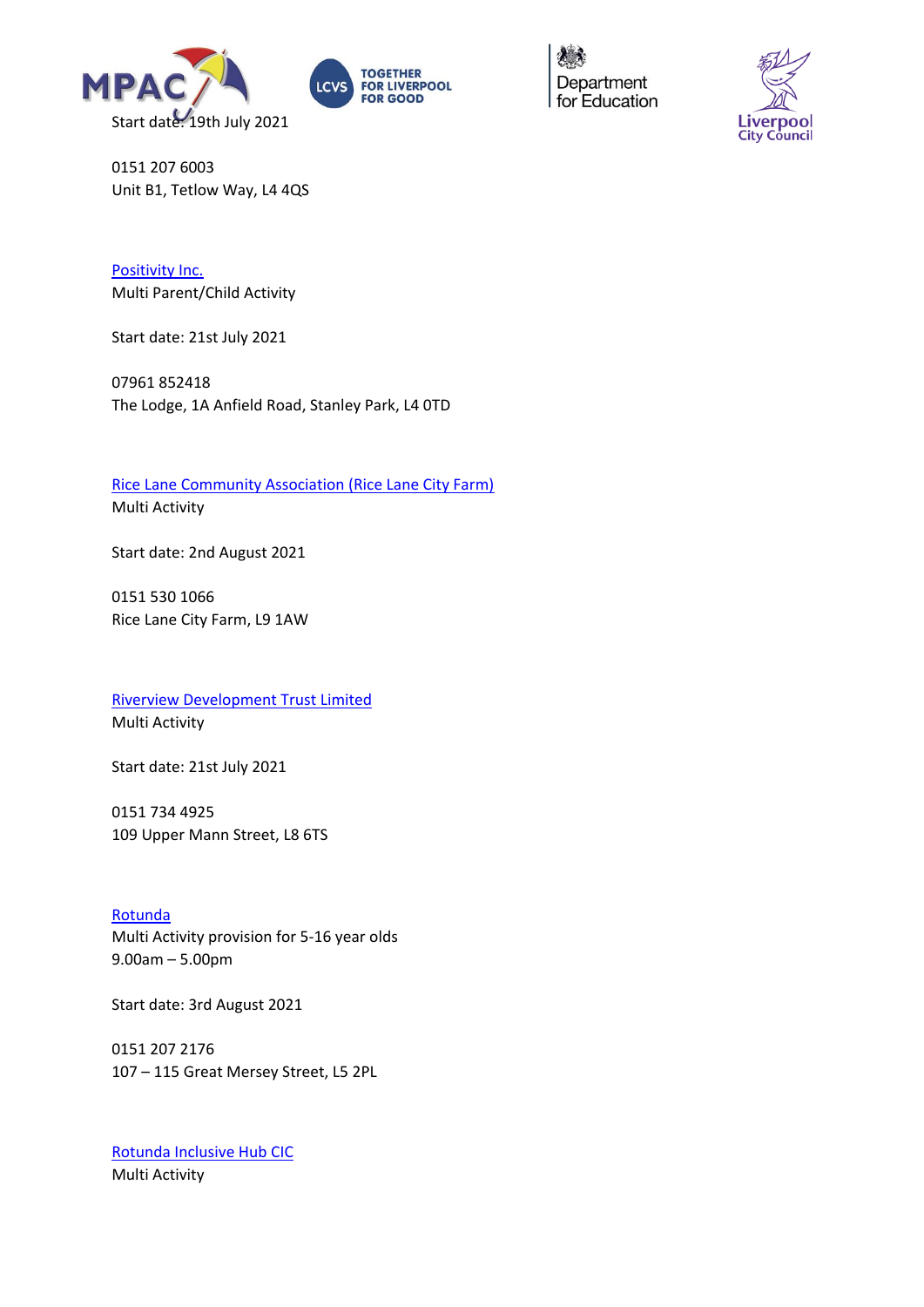





The Inclusive Hub and Kirkdale Neighbourhood Community Centre will deliver a 4 week Summer camp from 26th July . A newly renovated facility will be the base for family activity sessions. Multi sport coaching sessions, cycling proficiency courses, Art tuition, Arts and crafts, music lessons and an Environmental program and others will be open to all. All activities will be free of charge. Contact The Inclusive Hub or KNCC for further information.

Start date: 26th July 2021

[info@rotundainclusivehub.co.uk](mailto:info@rotundainclusivehub.co.uk) 07375321008 Unit 18 Tower Street, Brunswick Business Park, L5 7QP

[Shrewsbury House Youth Club](http://www.shrewsburyhouse.org.uk/) Multi Activity provision for 5-11 year olds 11.00am – 3.00pm Monday – Friday

Start date: 26th July 2021

0151 207 0725 37 Langrove Street, Everton, L5 3PE

[SMARTY's](https://www.facebook.com/smartysliverpool/) Multi Activity

Start date: 19th July 2021

0151 281 6119 YPAS North Hub, Croxdale Road West, L14 8YA

### [SOLA ARTS](http://solaarts.org/)

Multi Activity provision for families and children

SOLA ARTS are running family based creative activities over the summer holidays. Sessions will be held on Mondays, Wednesdays and Friday unless otherwise scheduled. Families where one child at least is entitled to free schools meals are eligible. SOLA works mainly with people from asylum seeker, refugee and BAME backgrounds and encourages families from these communities to get involved with other families in the city region, through art and creative activities. SOLA will be offering a range of activities based on art and nature including; mural painting, mosaic, nature trails, visits to nature spaces, creative creatures paper cache, puppetry and lots of other fun activities. SOLA has a registration process to get involved and places are based on a first come first served basis, with limited spaces to ensure we are all COVID careful.

Start date: 22nd July 2021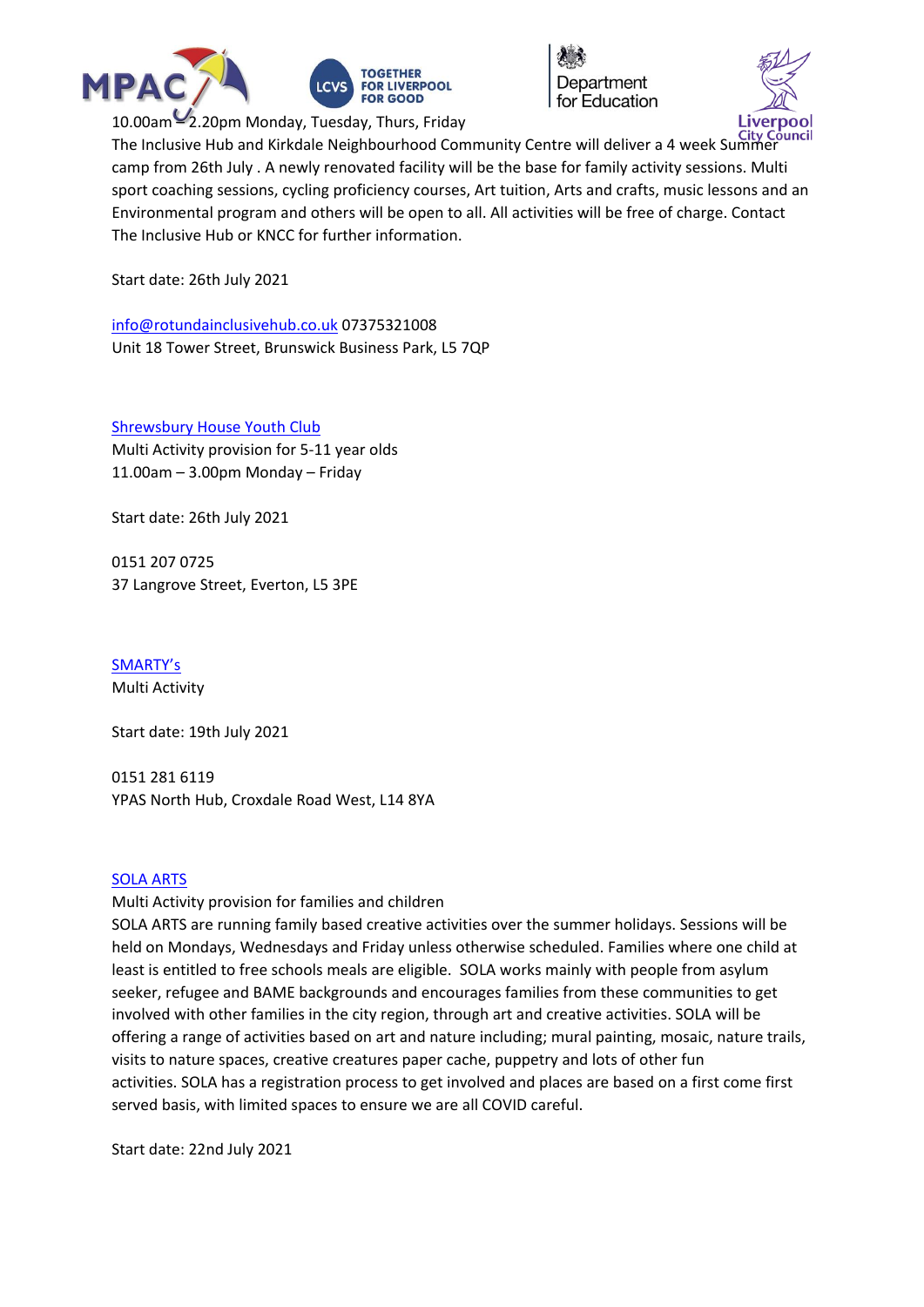



SPARROWHALL TRA Multi Activity provision for 5-12 year olds 9.30am – 3.30pm Monday to Thursday Children from in and around Sparrowhall L9 ages 5 to 12 welcome where they can attend safe and fun play activities over the Summer. Some activities include: sports games, arts and crafts, hair and beauty, cookery sessions, face painting, football and more. Breakfast, lunch and snacks provided.

Start date: 2nd August 2021

0151 226 2672 Russell Community Rooms, L9 6BU

[Speke Adventure Playground](http://www.spekeadventure.co.uk/) Multi Activity

Start date: 19th July 2021

0151 538 3096 Conleach Road, L24 0TR

[Sports Alive](https://www.sports-alive.org/) Multi Activity

Start date: 26th July 2021

07597 392496 Adlam Park Activity Centre, Adlam Park, L10 1LG

#### [St Cyril's Children & Youth Project](https://www.facebook.com/sccypkids)

Multi Activity open access provision for 6 years +

SCCYP will operate a Free of charge open access play scheme for 7 weeks starting 21st July, for all children aged 6 and above. It will include free play such as water games, karaoke and sports as well as activities such as Aerial Ninjas, Horse riding, circus skills, dance and drama including a weekly trip. Children will be provided with food throughout. Please call in to register or phone for further information.

Start date: 21st July 2021

0151 488 6405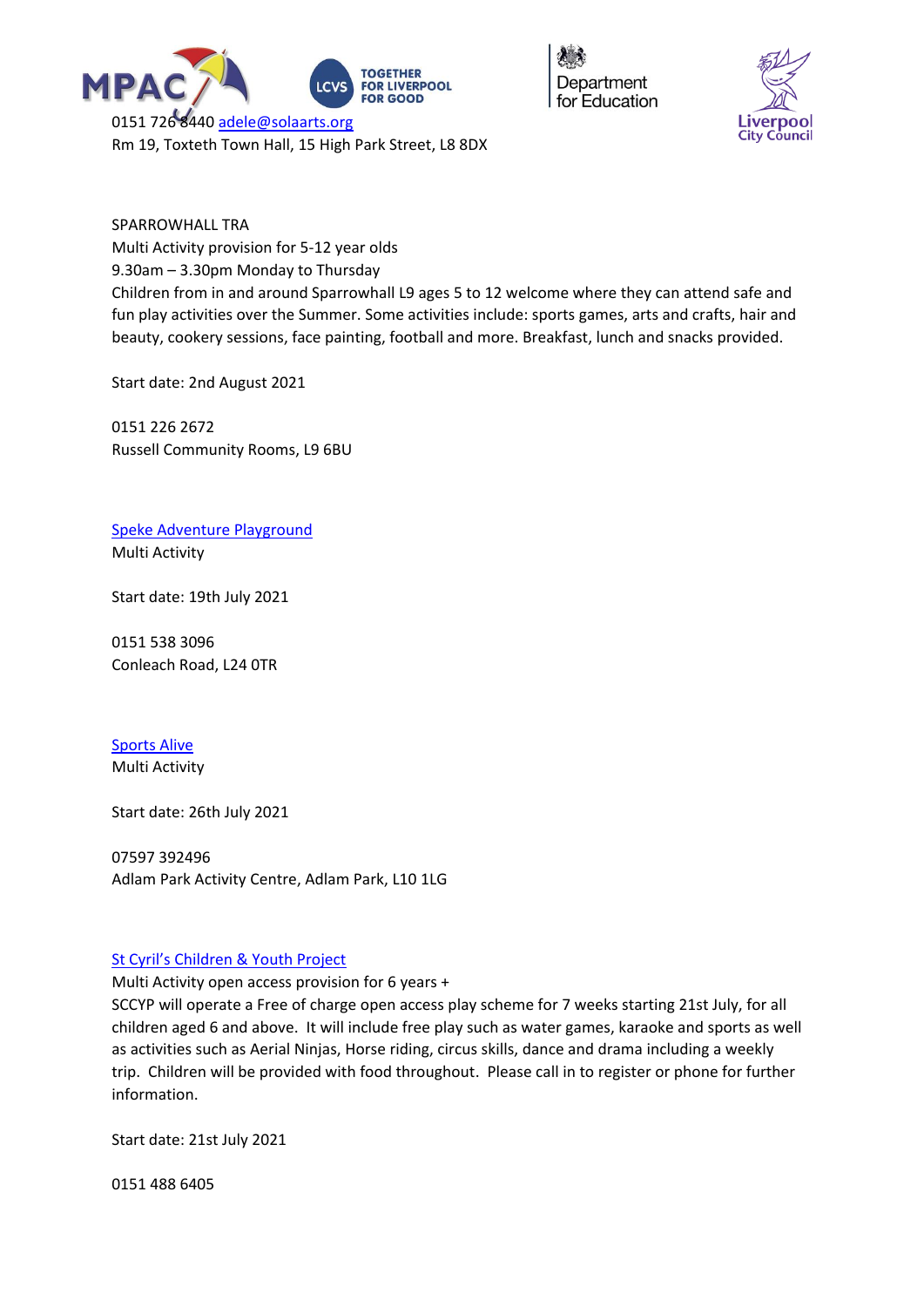



Strive Education CIC Sports provision for 5-16 year olds 9.30am – 2.30pm Monday – Thursday

Start date: 28th July 2021

0758 1313844 Croxteth based

# [Superstars Holiday Club Limited](http://www.littlesuperstars.co.uk/)

Multi Activity provision for 5-12 year olds 10.30am – 2.30pm Start date: 26th July 2021

01925 555859 St Edwards College, North Road, L12 1LF

[Team Oasis](https://www.theteamoasis.org/) Multi Activity

Start date: 24th July 2021

0151 728 8777 121-125 Parkhill Road, L8 4RN

[The Bill Shankly Academy](https://thebillshanklyacademy.co.uk/) Multi Activity

Start date: 2nd August 2021

0151 347 8867 Dovecot MAC Dovecot, Back of Dovecot Place, L14 9BA

[The Black-E](https://theblack-e.co.uk/) Multi Activity

Start date: 24th July 2021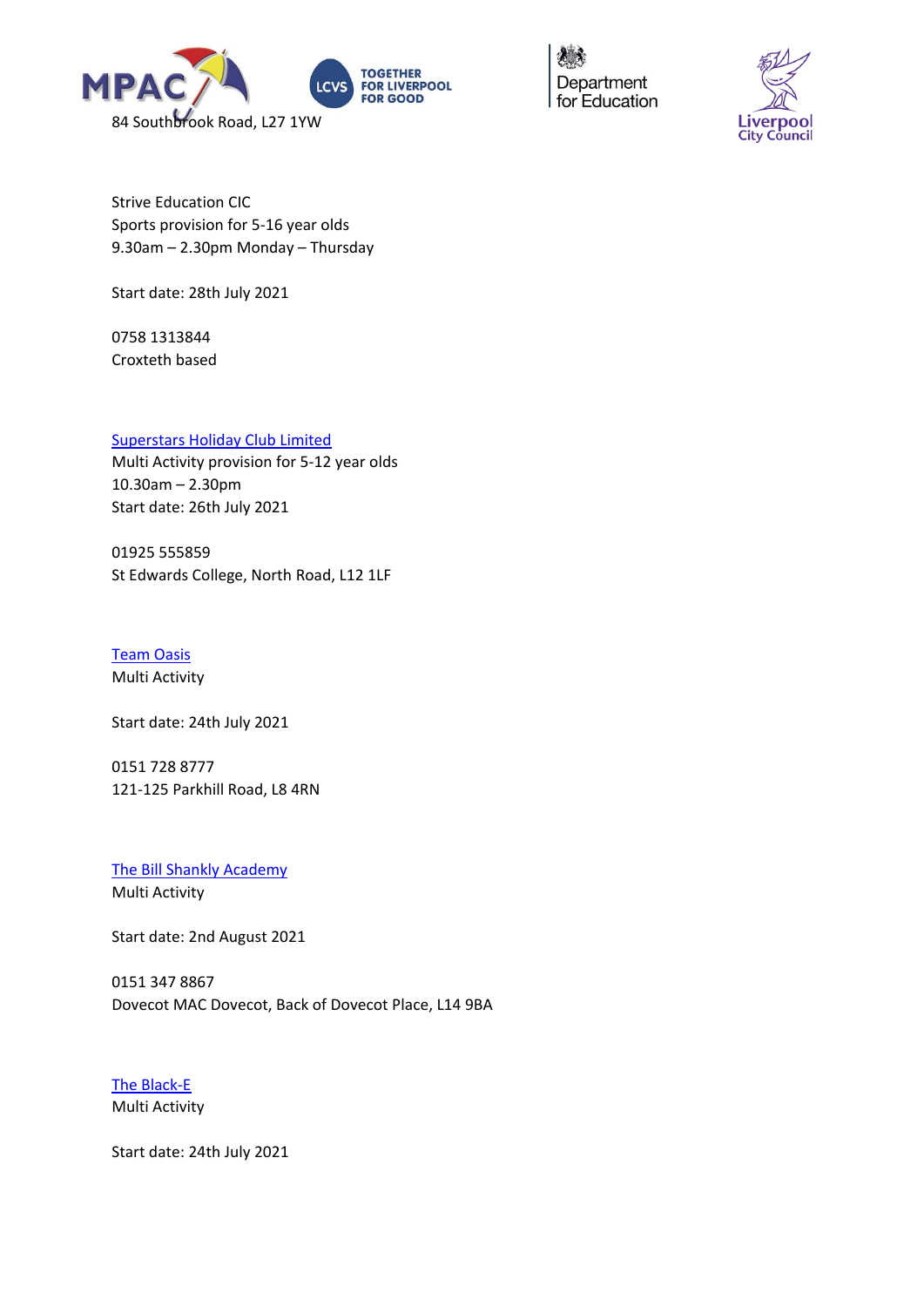





# [The Florence Institute Trust](https://www.theflorrie.org/)

Multi Activity provision for 5-16 year olds Stay, Play and Eat 5yrs-11yrs 11.00am-3.00pm Monday to Friday (MUST REGISTER TO BOOK YOUR CHILD A PLACE) Teatime Teens Takeaway 4.00pm-6.00pm Monday to Friday Breakfast Family Pack 9.00am – 10.00am Pick up a weeks worth of breakfast items for up to a family of 6

Start date: 19th July 2021

0151 728 2323 377 Mill Street, L8 4RF

[The Greenhouse Multi-Cultural Play and Arts Project](https://www.greenhouseproject.org.uk/)

Multi Activity provision for 5-12 year olds 10.00am-1.30pm & 2.00pm-5.30pm Monday to Friday

Start date: 26th July 2021

0151 726 8099 Tiber Site, Lodge Lane, L8 0TP

#### [The Inclusion Network CIC](https://theinclusionnetwork.uk/)

Multi Activity provision for 8-16 year olds 10am-2pm (juniors) 2pm-5pm (seniors)

The Inclusion Network are offering a summer holiday programme this year, at their newly refurbished centre. Between 10.00am & 2.00pm juniors (years 3-6) can attend. They will receive a free breakfast when arriving and can expect a mix of sessions including forest school activities, arts & crafts, multi-sports, cooking/baking, gardening and free play inside our centre and on our large outdoor space which includes a chill out garden area, allotment, outdoor gym and plenty of space for football, rounders, obstacle courses etc. They will also get a free lunch. At 2pm we will be open for seniors (years 7-11) until 5pm. They will also receive a free lunch on arrival and they can expect similar activities to those mentioned above. Our indoor space has a youth zone which is equipped with playstations, film corner and pool table for young people to enjoy.

Any child can also collect a packed lunch Monday-Thursday, between 11am-2pm to takeaway even if they are not taking part in the onsite sessions that day. For more information email [tinbookings@outlook.com](mailto:tinbookings@outlook.com)

Start date: 19th July 2021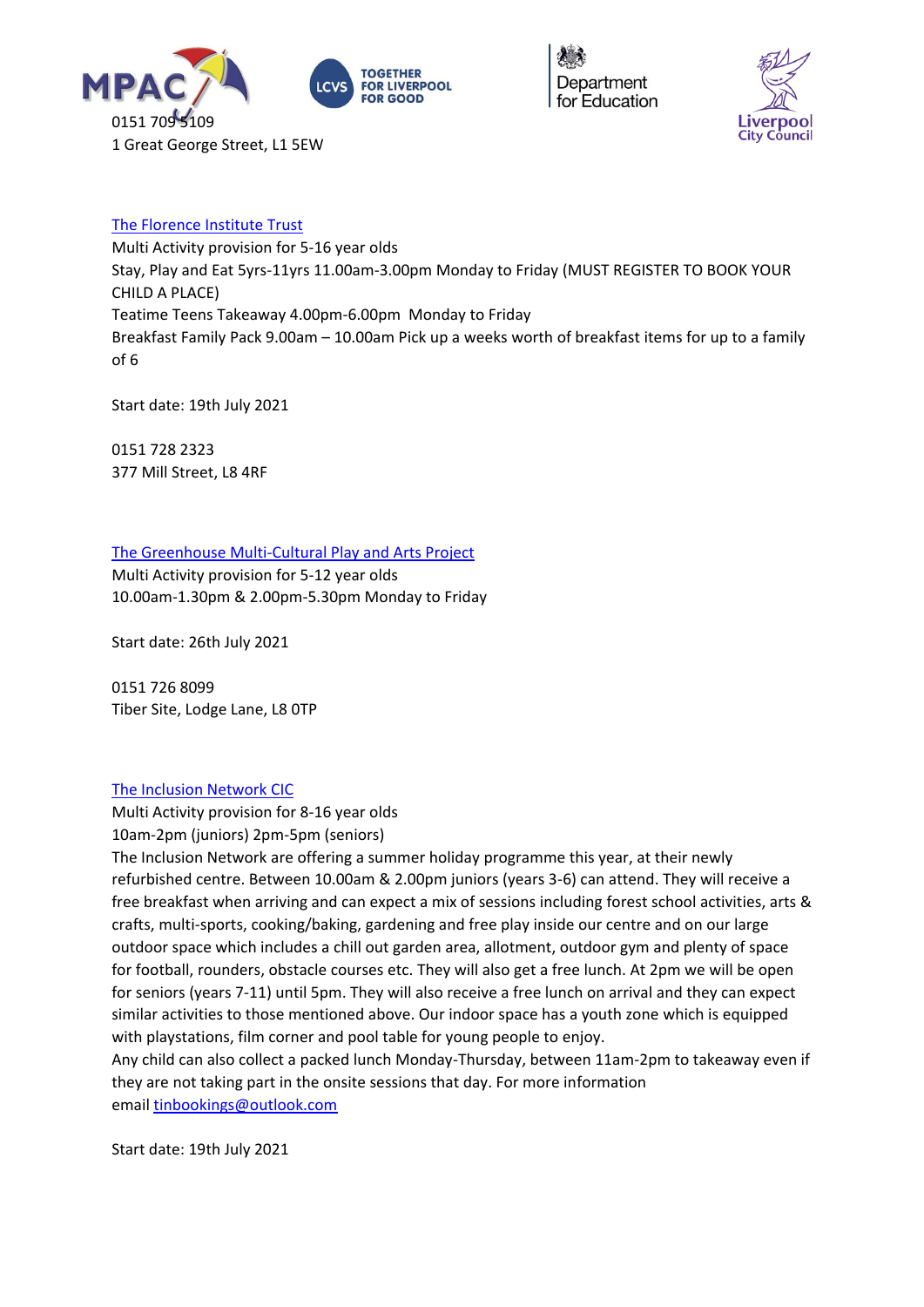





[The New Belve Youth & Community Sports](https://www.facebook.com/NewBelve) Centre

Multi Activity 2.00pm – 6.00pm Tuesday – Friday

Start date: 2nd August 2021

0151 726 8155 89-91 Miles Street, L8 4PX

[The Opening Doors Project](https://openingdoorsproject.org.uk/) Multi Activity 10.00am – 3.00pm

Start date: 22nd July 2021

07557335188 [theopeningdoorscharity@outlook.com](mailto:Theopeningdoorscharity@outlook..com) St Nathaniel's Church, Fazakerley Road, L9 2AJ

[The Somali Women's Group](https://swg.org.uk/) Multi Activity

Start date: 26th July 2021

07415097766 171 Lodge Lane, L8 0QQ

[The Unity Community Association](https://www.facebook.com/Unity-Community-Association-1397400053833036/) Multi Activity

Start date: 23rd July 2021

0151 709 5153 49 Dove Street, L8 0TU

Triple C Multi Activity provision for 5-11 year olds (current reception – yr6) 10am – 12pm Wednesday and Thursday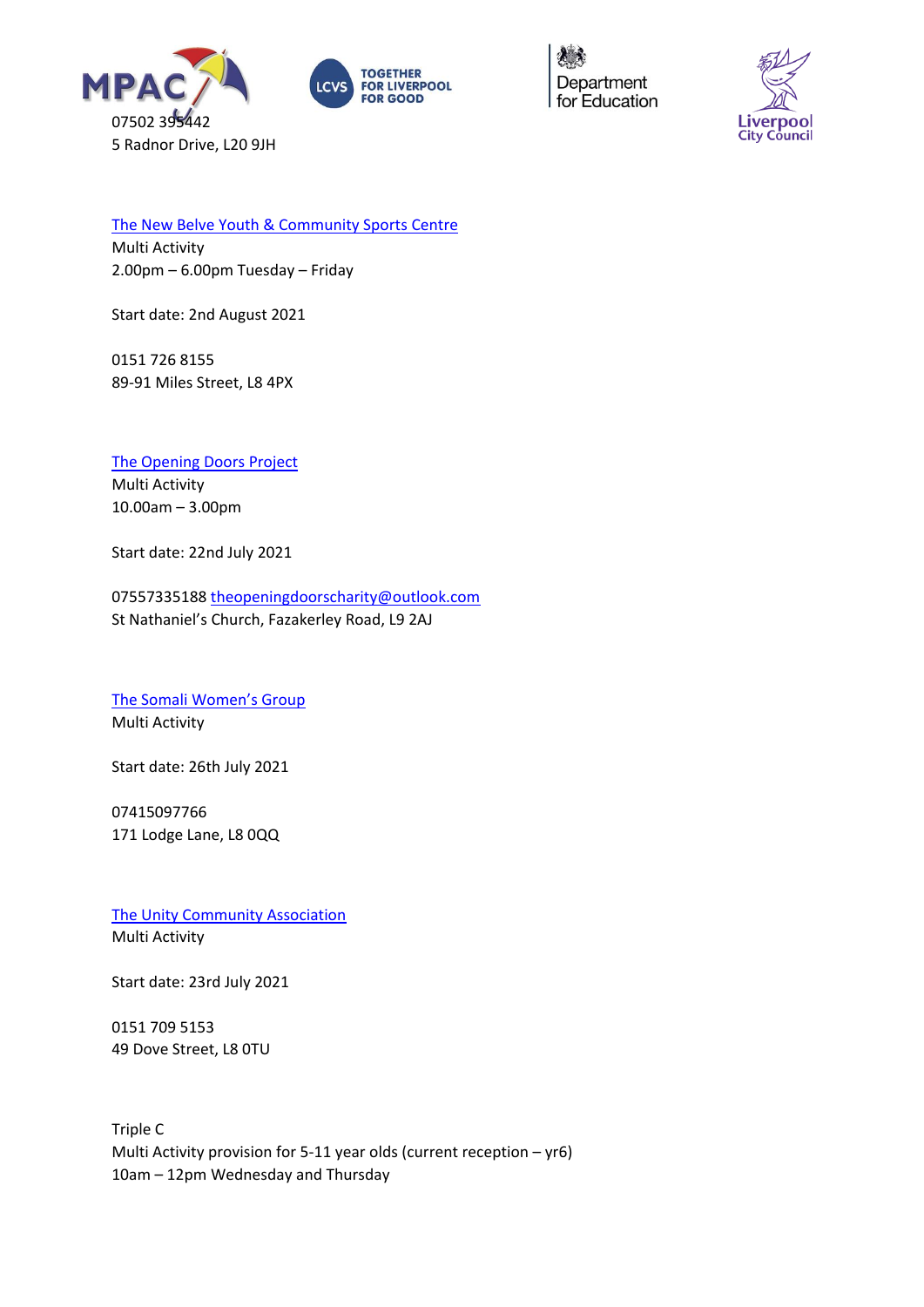





Start date: 4th August 2021

07847 238 126 Leamington Primary School, L11 7BT

Vauxhall Neighbourhood Council Multi Activity

Start date: 26th July 2021

0151 207 5668 Vauxhall Millennium Centre, Silvester Street, L5 8SE

#### [Walton Youth and Community Project](http://www.waltonyouthproject.co.uk/)

Multi Activity provision for 8-18 year olds 11.30am – 3.30pm Monday, Tuesday and Friday – 67-69 City Road, L4 5UN 11.30am – 3.30pm Wednesday and Thursday – Millennium Green, 101 Sturt Road, L4 5QT Start date: 26th July 2021

0151 521 2839 67-69 City Road, L4 5UN

#### [West Everton Community Council](http://www.westevertoncc.co.uk/)

Multi Activity provision for 5-12 year olds 10.00am – 4.00pm Monday to Thursday

Start date: 22nd July 2021

0151 282 0303 The Friary Centre, Bute St, L5 3LA

# [Woodlands Community Centre](https://www.facebook.com/pages/Woodlands%20Community%20Centre/303459883061921/)

Multi Activity 10.00am – 3.00pm Monday, Wednesday, Thursday, Friday 12.00pm – 2.00pm Tuesday

Woodlands Community Centre Free Breakfast, lunch and Activity Club runs for 5 weeks during the school summer holidays Monday to Friday from 10.00 a.mn. – 3.00 p.m. Starting the day off with a healthy nutritional Breakfast, followed by lots of free play activities including arts & crafts, table top games and indoor/outdoor sports, team games, donkey rides, water sports, circus skills, cookery workshops, garden barbeque , trips out and lots more – delivering a fun packed holiday experience